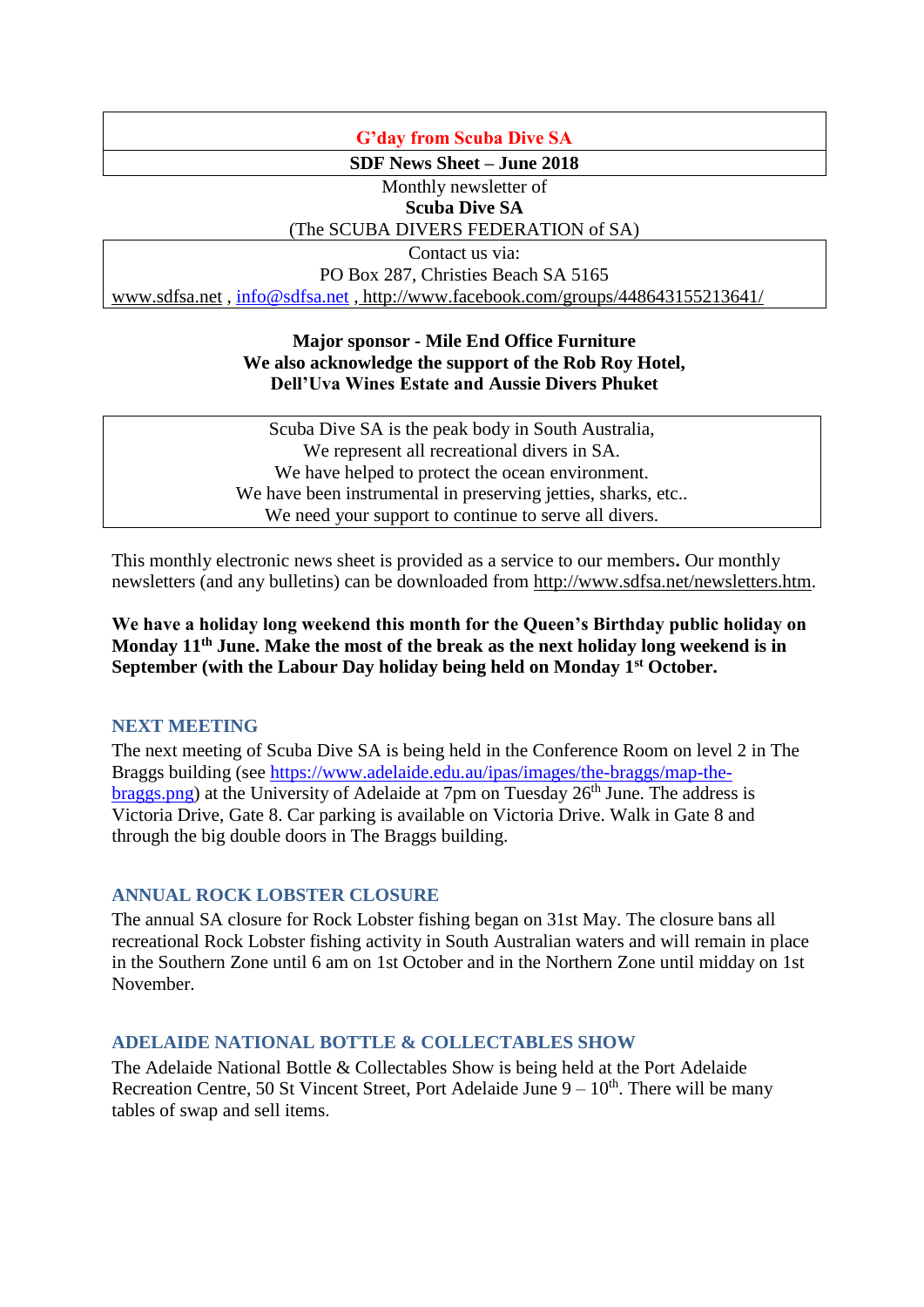## **PROPOSAL TO SINK A MELBOURNE TRAM**

The Victorian Artificial Reef Society has started a petition to sink a Melbourne Tram as a destination for snorkellers, freedivers and scuba divers in Port Phillip Bay. The proposed location for the tram is the area known as Elsa's Reef, about 40 metres off Rye Pier, in 7 metres of water. It's described as "a very attractive location given it's not subject to extreme tides and currents, plus it already has good amenities available nearby. It's accessible from the shore, pier, boat and even a paddleboard. Plus, the area already has a proven track record as a safe dive site." Check it out at [https://www.change.org/p/victrack-let-s-sink-a-melbourne](https://www.change.org/p/victrack-let-s-sink-a-melbourne-tram?recruiter=112199935&utm_source=share_petition&utm_medium=facebook_link&utm_campaign=share_for_starters_page)[tram.](https://www.change.org/p/victrack-let-s-sink-a-melbourne-tram?recruiter=112199935&utm_source=share_petition&utm_medium=facebook_link&utm_campaign=share_for_starters_page)

# **RESULTS OF A STUDY ON COMMERCIALLY AVAILABLE SHARK REPELLENTS**

The Southern Shark Ecology Group and the Global Ecology Laboratory at Flinders University recently conducted a study of five of the commercially available shark repellents on white sharks. Several of the repellents tested "had limited or no measurable effect on white sharks. Only the Ocean Guardian Freedom+ Surf shark deterrent "affected shark behaviour and reduced the chance of a white shark taking the surfboard mounted bait from 96% (down) to 40%". (Shark Shield recently changed its name to Ocean Guardian.) Details, including some video footage, can be found at [http://www.adelaidenow.com.au/news/south-australia/flinders](http://www.adelaidenow.com.au/news/south-australia/flinders-university-research-reveals-most-effective-great-white-shark-repellent/news-story/bf15fbd3f34806ee60fc838c5caff0f6)[university-research-reveals-most-effective-great-white-shark-repellent/news](http://www.adelaidenow.com.au/news/south-australia/flinders-university-research-reveals-most-effective-great-white-shark-repellent/news-story/bf15fbd3f34806ee60fc838c5caff0f6)[story/bf15fbd3f34806ee60fc838c5caff0f6](http://www.adelaidenow.com.au/news/south-australia/flinders-university-research-reveals-most-effective-great-white-shark-repellent/news-story/bf15fbd3f34806ee60fc838c5caff0f6) . Meanwhile, according to the web page found at [http://www.news.com.au/national/breaking-news/second-shark-device-may-get-wa](http://www.news.com.au/national/breaking-news/second-shark-device-may-get-wa-subsidy/news-story/d96e1adb939f5776d1ebf920b2f74677)[subsidy/news-story/d96e1adb939f5776d1ebf920b2f74677](http://www.news.com.au/national/breaking-news/second-shark-device-may-get-wa-subsidy/news-story/d96e1adb939f5776d1ebf920b2f74677) , "A second shark deterrent device will likely be added to the West Australian government's subsidy program ...... WA Fisheries Minister Dave Kelly on Tuesday called on NSW to publicly release the Flinders University report, saying the draft showed the Surf+ device reduced the risk of a shark interaction by at least 60 per cent. ……. He said if it was released immediately, he could have the \$200 subsidy available for 1000 Surf+ devices by the (end of May)."

## **SHARK WEEK RETURN IN JULY**

According to the web page found at<https://www.discovery.com/tv-shows/shark-week/> , "Shark Week Returns July 22<sup>nd</sup> - Shark Week 2018, the 30th instalment of the annual franchise, will kick off Sunday, July 22, with eight days of shark-centric specials."

## **SHOP NEWS**

Underwater Sports Diving Centre will be closed until Tuesday 12th June. Underwater Sports Diving Centre is now a PADI 5 Star IDC Centre.

Congratulations go to the team at Diving Adelaide on being awarded a TripAdvisor Certificate of Excellence for 2018.

### **OUTER HARBOR DREDGING**

According to the web page found at [https://l.facebook.com/l.php?u=http%3A%2F%2Fwww.abc.net.au%2Fnews%2F2018-05-](https://l.facebook.com/l.php?u=http%3A%2F%2Fwww.abc.net.au%2Fnews%2F2018-05-29%2Fport-river-dredging-to-go-ahead-despite-environmental-concerns%2F9810570&h=ATM7XhksJfnqg_YdN8atluIThu3rmo7x9iYklixbBYZOjVYuJhXhozHOtJ9v5GtBwvMrsSBJfs5z67HIETMSd8uESUhI7tw7_Epr7A&s=1) [29%2Fport-river-dredging-to-go-ahead-despite-environmental](https://l.facebook.com/l.php?u=http%3A%2F%2Fwww.abc.net.au%2Fnews%2F2018-05-29%2Fport-river-dredging-to-go-ahead-despite-environmental-concerns%2F9810570&h=ATM7XhksJfnqg_YdN8atluIThu3rmo7x9iYklixbBYZOjVYuJhXhozHOtJ9v5GtBwvMrsSBJfs5z67HIETMSd8uESUhI7tw7_Epr7A&s=1)[concerns%2F9810570&h=ATM7XhksJfnqg\\_YdN8atluIThu3rmo7x9iYklixbBYZOjVYuJhX](https://l.facebook.com/l.php?u=http%3A%2F%2Fwww.abc.net.au%2Fnews%2F2018-05-29%2Fport-river-dredging-to-go-ahead-despite-environmental-concerns%2F9810570&h=ATM7XhksJfnqg_YdN8atluIThu3rmo7x9iYklixbBYZOjVYuJhXhozHOtJ9v5GtBwvMrsSBJfs5z67HIETMSd8uESUhI7tw7_Epr7A&s=1) [hozHOtJ9v5GtBwvMrsSBJfs5z67HIETMSd8uESUhI7tw7\\_Epr7A&s=1,](https://l.facebook.com/l.php?u=http%3A%2F%2Fwww.abc.net.au%2Fnews%2F2018-05-29%2Fport-river-dredging-to-go-ahead-despite-environmental-concerns%2F9810570&h=ATM7XhksJfnqg_YdN8atluIThu3rmo7x9iYklixbBYZOjVYuJhXhozHOtJ9v5GtBwvMrsSBJfs5z67HIETMSd8uESUhI7tw7_Epr7A&s=1) the proposal to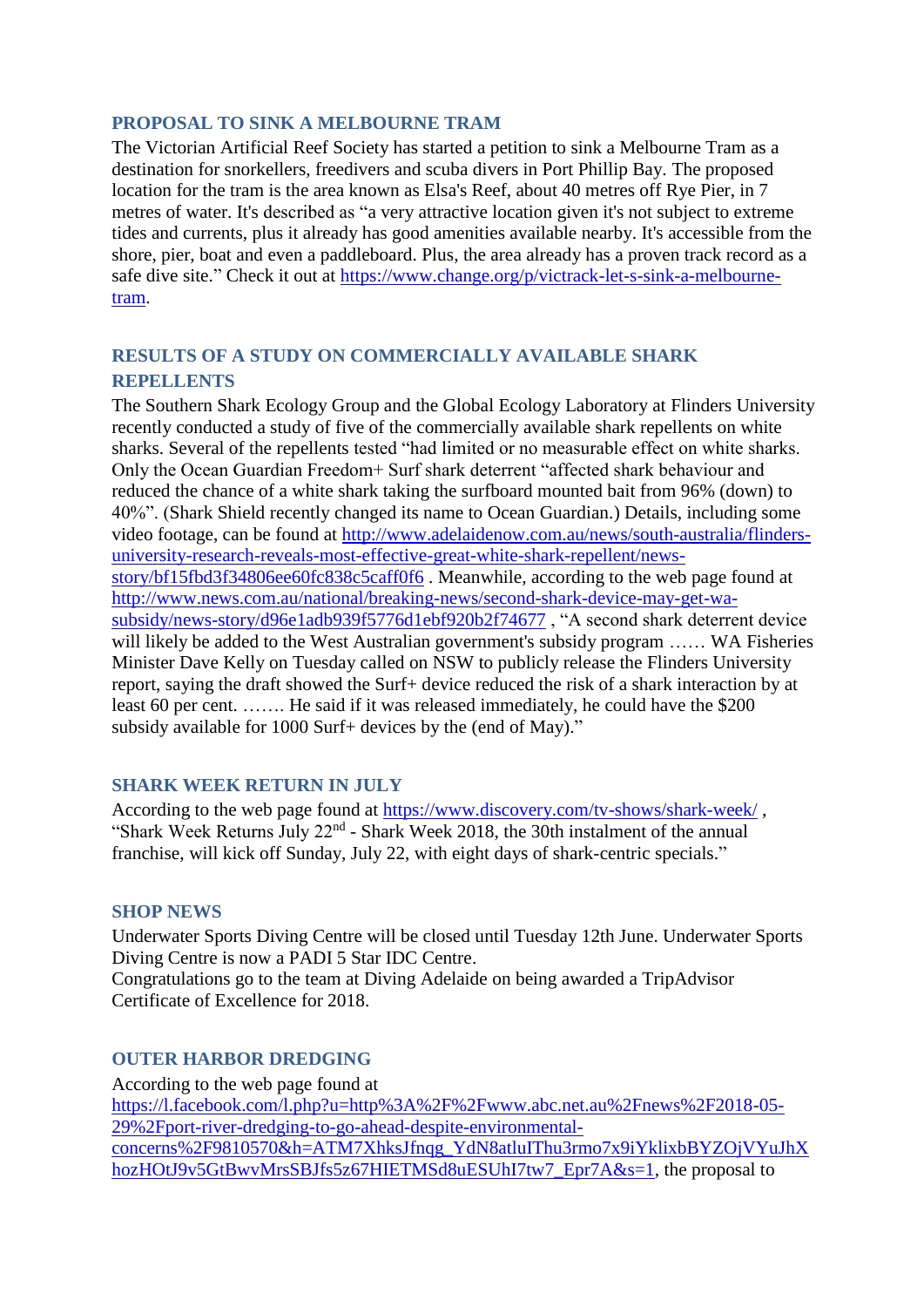dredge the Outer Harbor shipping channel to widen it to 170m has now been approved. The dredging will be carried out during the winter months. It is too late for any work to be started this winter, so the earliest that work can begin is in winter 2019. Failing that, it would be held up until another winter. Winter dredging is best for seagrass. Seagrass surveys will be conducted before and after the dredging. Decreased turbidity due to dredging is thought to be mainly confined to a 7km by 5km area around Outer Harbor. Decreased turbidity outside of the area is expected to be minimal. Any decreased turbidity will only occur during the winter months when the dredging is carried out. Turbidity is expected to be much less than what was experienced in 2005 because better (less intrusive?) methods will be used this time. There will be no side-casting of dredged material this time. This means that there will not be any double handling of the dredged material next time. The channel is only being widened (by some 40m), it is not being deepened at all.

# **TRANSITION TO A NATIONAL SYSTEM FOR DOMESTIC COMMERCIAL VESSEL SAFETY**

According to a web page found at [https://www.amsa.gov.au/vessels-operators/transition](https://www.amsa.gov.au/vessels-operators/transition-national-system)[national-system](https://www.amsa.gov.au/vessels-operators/transition-national-system) , "From 1 July 2018, most services for domestic commercial vessels and crew will be delivered directly by (AMSA) instead of your local marine safety agency. The move to a full national service delivery model will improve safety by making it easier for operators, crew, boat builders, architects, surveyors, marine safety officers and inspectors to maintain safe vessel and operating practices. For owners, operators and crew of domestic commercial vessels this means that in addition to a single set of safety rules around the country, from 1 July 2018 people will pay the same fees for services no matter where they are around Australia."

## **TIME TO GET YOUR SCUBA EQUIPMENT SERVICED**

Now that the cooler weather has finally set in, The Scuba Clinic suggests that it's time to think about getting your scuba equipment serviced. "now is the best time to get everything working perfectly again. The Scuba Clinic now receives high volumes of service work during the peak dive season, and waiting times can be a bit longer, so have a think about maybe servicing during winter and it will be good to go when you need it."

### **ScuBAR**

Our next ScuBAR is being held at 6pm on Friday 13<sup>th</sup> July at the Rob Roy Hotel. Tullio Rossi (Marine biologist and science communicator) and Emma Daly (Project Officer for both Experiencing Marine Sanctuaries and Reef Watch) were the speakers at our May ScuBAR. Our ScuBARs are sponsored by the Rob Roy Hotel, Mile End Office Furniture and Dell'Uva Wines Estate. Dell'Uva Wines are at Freeling in the Barossa Valley where they have the largest range of imported Spanish, Italian, Portuguese & French alternate wine varieties. They have now got their cellar door open at Greenock. Our thanks go to the Rob Roy Hotel, Mark Tozer of Mile End Office Furniture, Darren Gaspari of Aussie Divers Phuket and Wayne Farquhar at Dell'Uva Wines for their generous support of our Federation.

## **JAMES CAMERON – CHALLENGING THE DEEP**

James Cameron – Challenging the Deep is an exhibition of film-maker James Cameron's achievements in deep ocean science, technology and exploration. It includes his record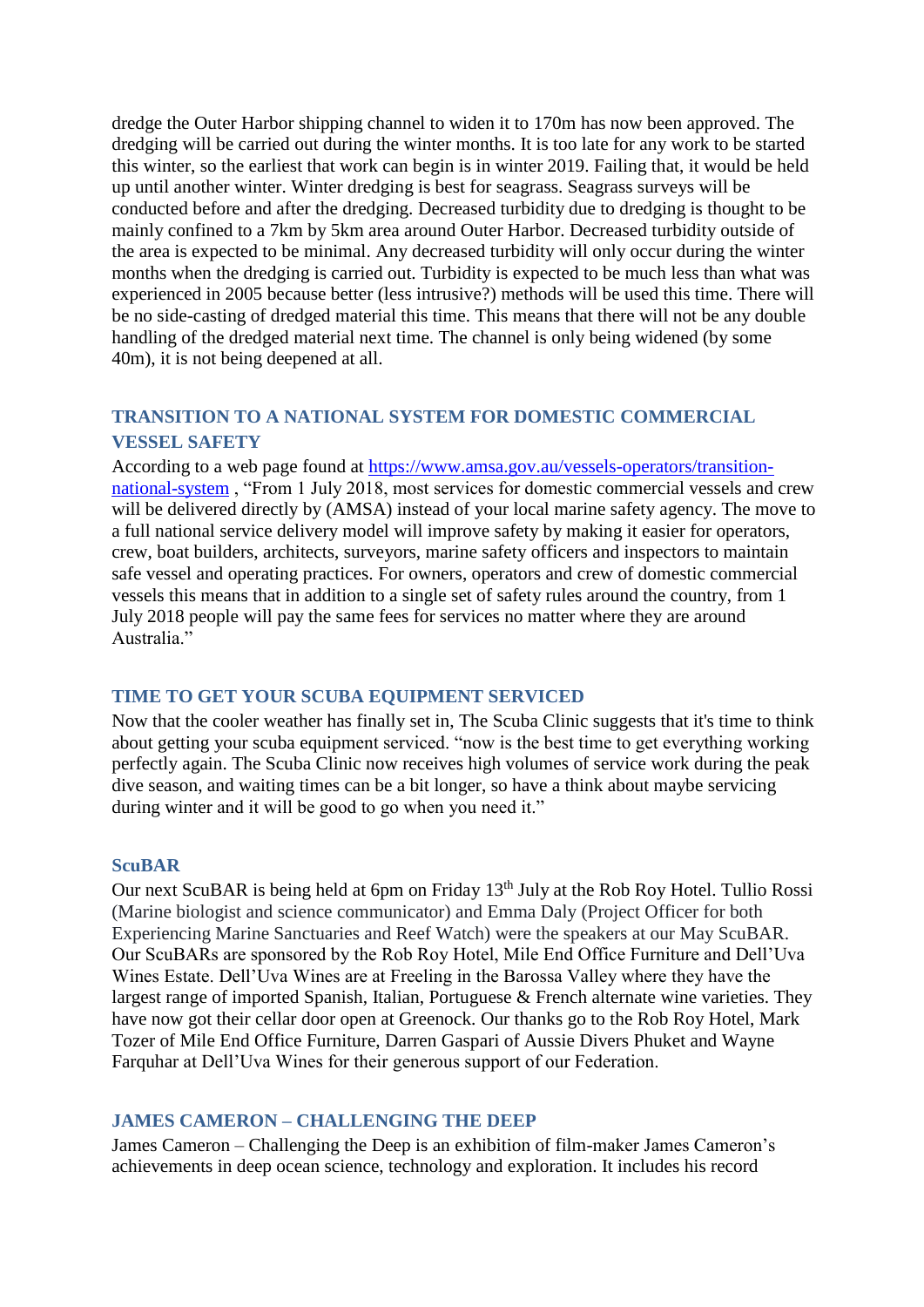breaking 11,000m (36,000 ft) dive to the Mariana Trench in the submersible vessel *Deepsea Challenger* in 2012. The exhibition is currently being held at the Australian National Maritime Museum in Sydney and it runs until 30th Jan 2019. Visit <http://www.anmm.gov.au/whats-on/exhibitions/coming/james-cameron> and <https://www.vividsydney.com/event/ideas/james-cameron-conversation-adam-spencer> for more details.

## **DEEPSEA CHALLENGER**

According to Wikipedia, "Deepsea Challenger (DCV 1) is a 7.3-metre (24 ft) deep-diving submersible designed to reach the bottom of Challenger Deep, the deepest-known point on Earth. On 26 March 2012, Canadian film director James Cameron piloted the craft to accomplish this goal in the second manned dive reaching the Challenger Deep. Built in Sydney, Australia by the research and design company Acheron Project Pty Ltd, Deepsea Challenger includes scientific sampling equipment and high-definition 3-D cameras, and reached the ocean's deepest point after two hours and 36 minutes of descent from the surface."

### **ROLEX WATCHES**

James Cameron is famous for wearing a Rolex watch on all of his expeditions. The *Deepsea Challenger* successfully carried an experimental divers' watch called the Rolex Deepsea Challenge, on its robotic manipulator arm when it reached the bottom of the Mariana Trench in 2012.

## **CONGRATULATIONS**

Congratulations go to BSAC Adelaide's Donovan Woods on being awarded the club's New Diver of The Year Award. They say that Donovan "has done an incredible job in helping other divers and new comers, spending countless hours filling cylinders for members and assisting with running things with the club." IT seems that Donovan always goes out of his way to clean the oceans of plastic and other rubbish, as well as rescuing sea critters caught in single use plastics.

Congratulations also to David Jackson, Ken Smith & Mark Sandow who all featured in The Advertiser and Sunday Mail last month.

Congratulations to Elisabeth & Adam who got engaged in a Calypso Star Charter shark cage on  $20^{th}$  May.

### **14TH AUSTRALIAN NATIONAL SHELL SHOW**

The next Australian National Shell Show is being held in SA next April. It will be held at the Goodwood Community Centre in Rosa St, Goodwood from 13-14th April 2019. Check out [https://www.facebook.com/Malacological-Society-of-South-Australia-Inc-](https://www.facebook.com/Malacological-Society-of-South-Australia-Inc-502260489866315/)[502260489866315/.](https://www.facebook.com/Malacological-Society-of-South-Australia-Inc-502260489866315/)

### **PADI WOMEN'S DIVE DAY 2018**

This year's PADI Women's Dive Day is being held on Saturday 21<sup>st</sup> July.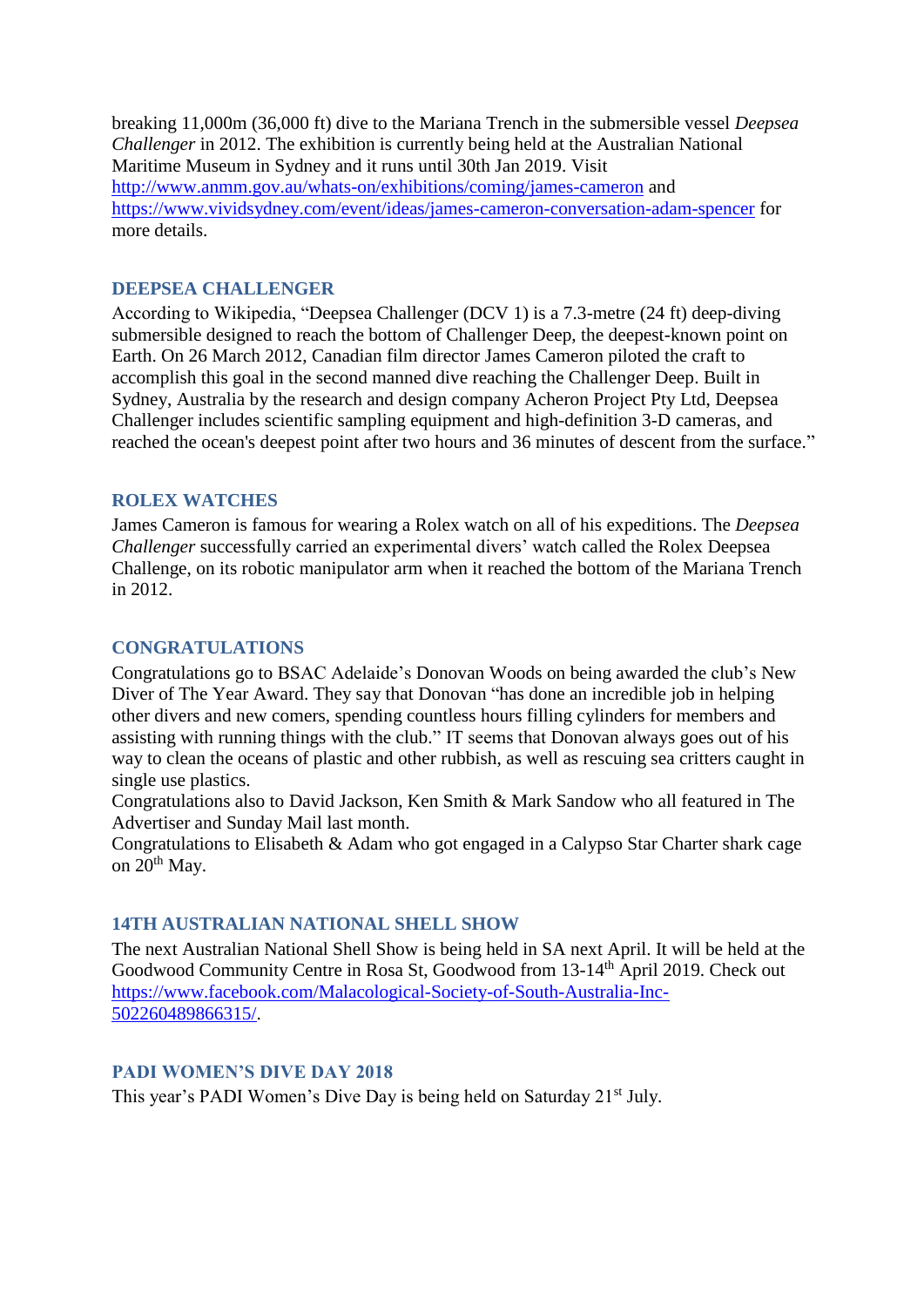### **TURTLE SIGHTING AT GRANGE**

According to the Marine Life Society of SA's Facebook page, "Shane Dillon recently sighted a sea turtle while fishing off of Grange. Shane's boat was the only vessel in the area at the time. It was anchored near the tyre reef (S 34.54.762, E 138.23.992) at 2:05pm and he was eating lunch when something bumped the side of the hull. It was a turtle, about 500-600mm long, with yellow/green/black blotchy skin and flippers, a brown shell and a large head. It dived and slowly disappeared under the water. Shane didn't get time to get his gloves off and get his phone out to get a photo if it surfaced again, but it didn't. Shane reported his sighting to us and offered to let us know if he sees any more turtles anytime." Mark Hamann of Southern Australia Sea Turtle Sightings Facebook group said that it sounds like a juvenile loggerhead turtle.

# **"CONNECTING AUSTRALIANS TO THE WORLD (FROM THE '80S TO THE 'TERA ERA')**

It's hard to imagine life without the internet – there would be no binge-watching Netflix, email or shopping on Amazon. However, less than 25 years ago few people had even heard of the internet. During this time of immense change, advancements in the internet's backbone – a vast network of international undersea cables – has kept Phil Murphy, Head of Global Marine Operations, on his toes during a long career at Telstra. It's dizzying to think how much the world has changed since the early mass adoption of the internet in the 1990s. It is now part of many aspects of everyday life and is made possible by a vast network of subsea cables crisscrossing the ocean floor. Today we rely on these cables to transport 99 per cent of our international data – the remaining one per cent is transmitted via satellite. (Source; [https://exchange.telstra.com.au/story-connecting-australians-world-80s-tera](https://exchange.telstra.com.au/story-connecting-australians-world-80s-tera-era/?ref=BP_ARTICLE_TEL_EXCH_our-underwater-cables-explained_99-of-international-data-is-carried-under-seas_160518)[era/?ref=BP\\_ARTICLE\\_TEL\\_EXCH\\_our-underwater-cables-explained\\_99-of-international](https://exchange.telstra.com.au/story-connecting-australians-world-80s-tera-era/?ref=BP_ARTICLE_TEL_EXCH_our-underwater-cables-explained_99-of-international-data-is-carried-under-seas_160518)[data-is-carried-under-seas\\_160518](https://exchange.telstra.com.au/story-connecting-australians-world-80s-tera-era/?ref=BP_ARTICLE_TEL_EXCH_our-underwater-cables-explained_99-of-international-data-is-carried-under-seas_160518) .) Details are included in the June issue of our Scuba Dive SA Bulletin.

### **A GUIDELINE HAS BEEN ATTACHED TO THE 'EDITHBURGH ANCHOR'**

Steve Simmons has now placed a guideline from one of the old sea net pylons all the way to the anchor about 200m out from the Edithburgh swimming pool. The line is held to the bottom with star droppers. Steve says, "The important rule for divers is the guideline is just that, it's a guideline not a safety line or emergency line to hold on to, follow the line but stay clear of it, at least half a metre, that way it will stay intact for years unless we are unfortunate enough that a boatie hooks it with their anchor. Therefore, I would strongly suggest an easy shore dive to the anchor rather that divers trying to dive it from a boat. As a suggestion, those conscientious divers that want to test their navigation skills could follow the guideline to the anchor, take a bearing south to the jetty and use the reciprocal bearing next time to dive from the jetty straight to the anchor next time they want to dive it, that way there is the easy route and their own route. It's a thrill to find and look over it, there is some good growth and macro stuff on it so, whichever way you want to go, I am sure you will enjoy the dive. Many thanks go to Steve Simmons for his efforts and also for passing these details on to us. Further details (and photos) can be found at [http://mlssa.org.au/2018/05/15/more-about-the-edithburgh](http://mlssa.org.au/2018/05/15/more-about-the-edithburgh-anchor/)[anchor/](http://mlssa.org.au/2018/05/15/more-about-the-edithburgh-anchor/) .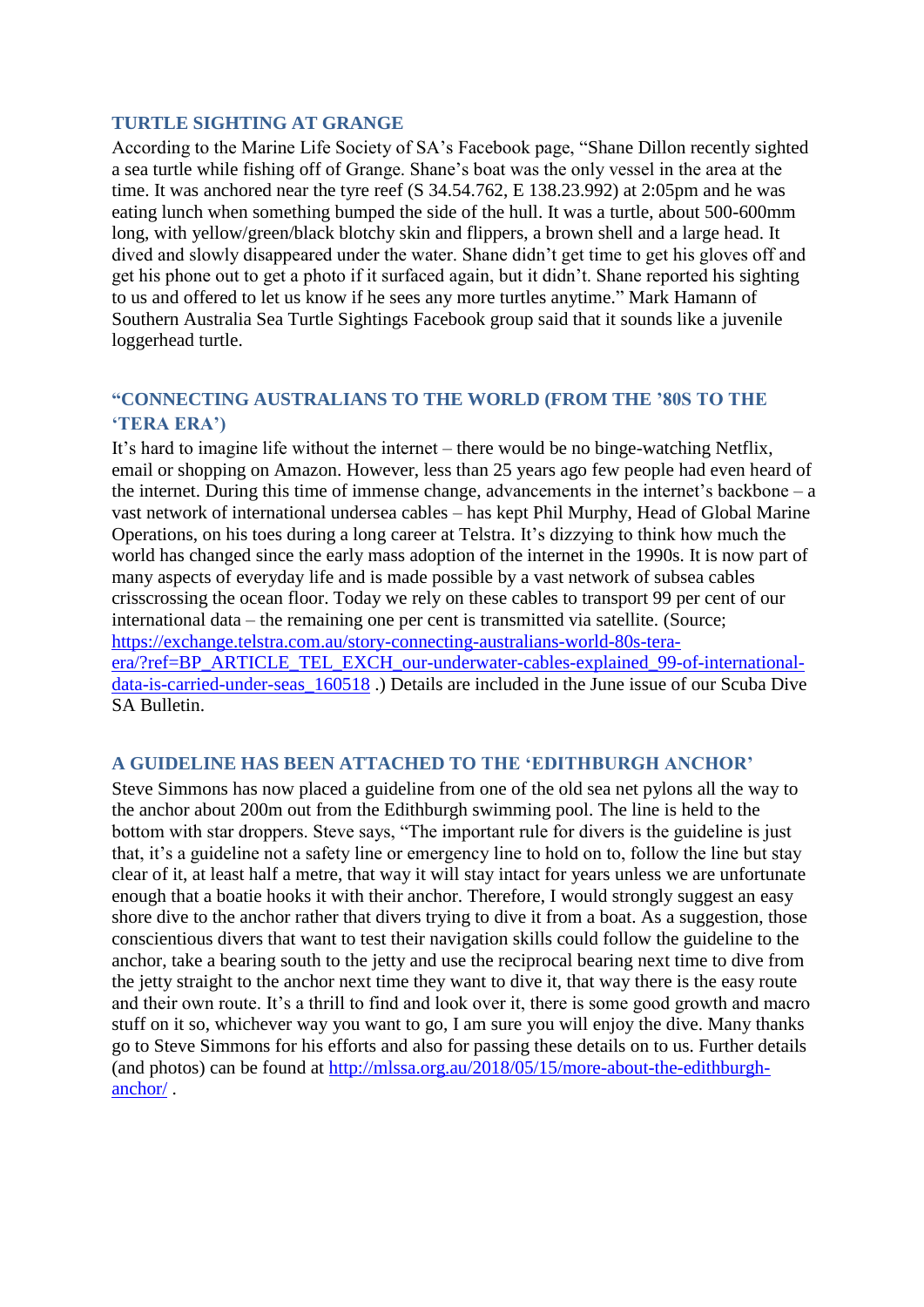## **ESCAPE TO CALMER OR WARMER WATERS**

Many Adelaide dive groups ventured down to the calmer waters of Mount Gambier during May to escape the rough diving conditions in Adelaide. Another group headed west to snorkel with whale sharks and manta rays at Ningaloo Reef. Others headed overseas for warmer waters now that the temperature has slipped below 18°C. One diver even thought that Canada may be a better option for this time of year. Others opted for some shark cage diving at Port Lincoln.

### **WEARING STREET AQUATIC AND ARTS PRECINCT AT PORT NOARLUNGA**

Concept plans have been developed for the Wearing Street Aquatic and Arts Precinct at Port Noarlunga. See

[https://www.facebook.com/SauerbierHousePortNoarlunga/?hc\\_ref=ARQA0jK7VwCMc5Vvx](https://www.facebook.com/SauerbierHousePortNoarlunga/?hc_ref=ARQA0jK7VwCMc5VvxVkL7Ejrf0RoFBpLQKeusNnYnRspFgWiRGK_hf79xwtjt7KuHBQ&fref=nf&hc_location=group) [VkL7Ejrf0RoFBpLQKeusNnYnRspFgWiRGK\\_hf79xwtjt7KuHBQ&fref=nf&hc\\_location=gr](https://www.facebook.com/SauerbierHousePortNoarlunga/?hc_ref=ARQA0jK7VwCMc5VvxVkL7Ejrf0RoFBpLQKeusNnYnRspFgWiRGK_hf79xwtjt7KuHBQ&fref=nf&hc_location=group) [oup](https://www.facebook.com/SauerbierHousePortNoarlunga/?hc_ref=ARQA0jK7VwCMc5VvxVkL7Ejrf0RoFBpLQKeusNnYnRspFgWiRGK_hf79xwtjt7KuHBQ&fref=nf&hc_location=group) . Plans will be on display at Sauerbier House until 9th June. Learn more online at [www.onkaparingacity.com/communityengagement](http://www.onkaparingacity.com/communityengagement) . To have your say please complete the survey by 5pm 9th June. A Drop-In Information Session is being held on Saturday 2nd June, Noon - 2pm at Sauerbier House, 21 Wearing St, Port Noarlunga.

### **JETTY NEWS**

Semaphore Jetty is being upgraded to improve safety and public facilities. The jetty will be partially closed until late July. Further information is available at [www.dpti.sa.gov.au/semaphorejetty](http://www.dpti.sa.gov.au/semaphorejetty) .

## **SOUTH AUSTRALIAN MARITIME AIRCRAFT HISTORY**

Anna Jackowiak, a University of Adelaide student currently undertaking an Internship project with the Heritage sector of the South Australian Government Department of Environment says that although she has found a number of aircraft which have crashed in SA waters, the majority have been salvaged. The remaining aircraft disappeared without a trace, so it is difficult to maintain co-ordinates for wreck sites. She wants to hear of the co-ordinates of any crashes, or wrecks in South Australia, or any information at all in this area. Contact Anna via [Anna.Jackowiak@sa.gov.au](mailto:Anna.Jackowiak@sa.gov.au) .

### **DIVE AGAINST DEBRIS**

Many thanks to the team from Adelaide Scuba for doing a clean-up dive on 19<sup>th</sup> May as part of the PADI Dive Against Debris.

## **WHYALLA'S CUTTLEFISH AGGREGATION**

Most divers have plans in place to head to Whyalla for the cuttlefish aggregation in June & July. The cuttlefish reportedly turned up as early as the end of April this year. It is hoped that they hang around until August.

### **TEN GUIDING PRINCIPLES FOR MARINE AND COASTAL MANAGEMENT**

According to the web page found at [https://australiancoastalsociety.org/latest](https://australiancoastalsociety.org/latest-news/2018/may/08/ten-guiding-principles-for-marine-and-coastal-management/)[news/2018/may/08/ten-guiding-principles-for-marine-and-coastal-management/](https://australiancoastalsociety.org/latest-news/2018/may/08/ten-guiding-principles-for-marine-and-coastal-management/) , delegates at the Coast to Coast Conference held in Hobart in April endorsed Ten Guiding Principles for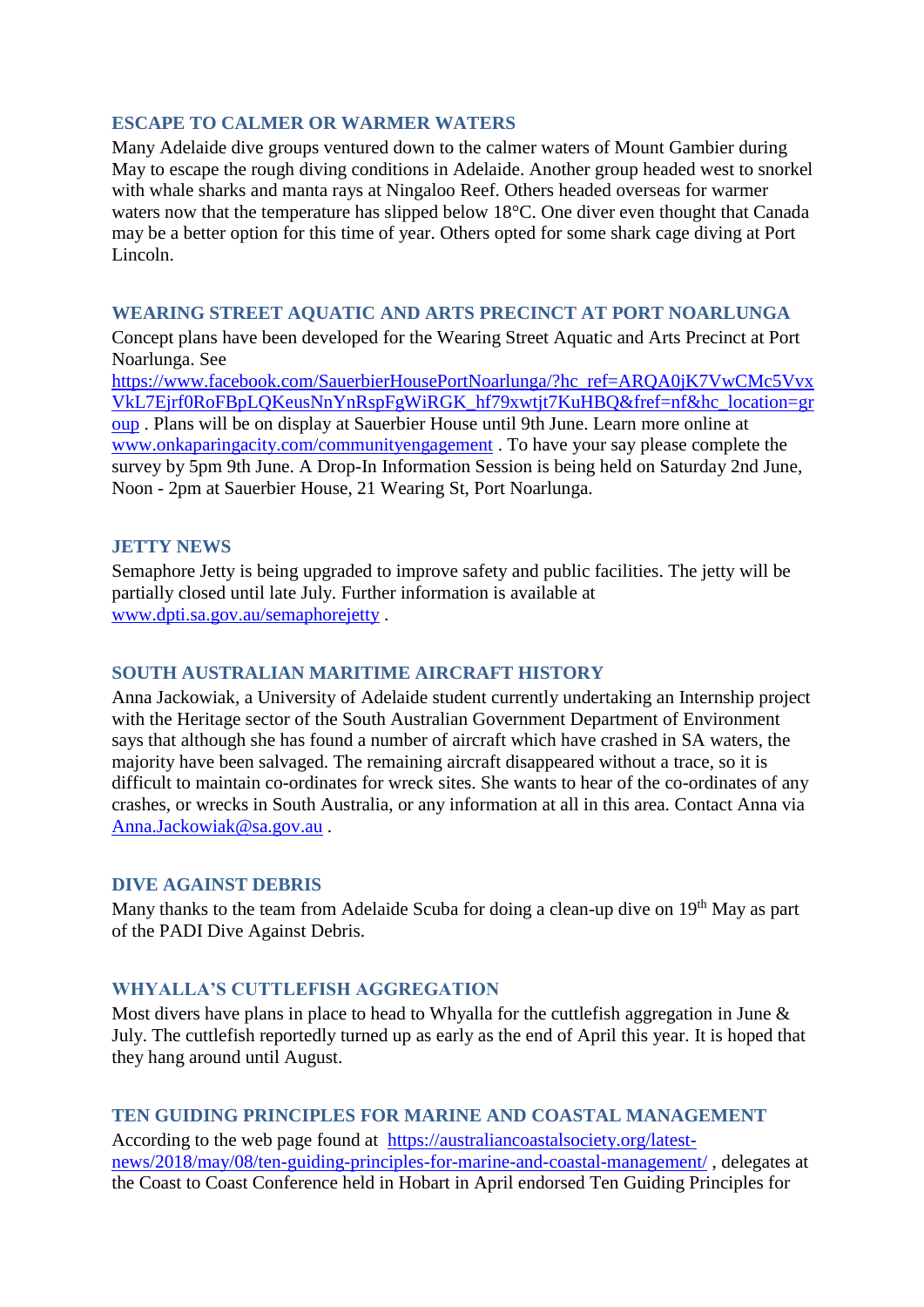Marine and Coastal Management. These were then endorsed by the Australian Coastal Society on 2nd May. According to the Preamble, "As marine and coastal practitioners we recognise Australia's diverse marine and coastal environments as ecosystems with intrinsic values that need to be cared for, wisely used, and effectively managed, to ensure these are sustained now and into the future. These 10 guiding principles, intentionally broad, reflect current best practice in marine and coastal management. They provide guideposts for marine and coastal practitioners in the development of comprehensive, inclusive, and sustainable responses to the challenges of managing Australia's coasts and seas, and offer points of reflection in the review of policies, plans and programs." The Ten Guiding Principles are included in the June issue of our Scuba Dive SA Bulletin.

### **ARTWORKS TO CHECK OUT**

Next time that you drive through Yankalilla, check out the artworks on the Stobie poles along Main St. Artworks created by Year 7 & 8 students include marine and aquatic scenes. Then check out the artwork on the water tank in Essington Lewis Drive when you visit Rapid Bay. The concrete tank sits above the camping ground.

### **WORLD ENVIRONMENT FAIR 2018**

The World Environment Fair is being held from 2<sup>nd</sup> to 3<sup>rd</sup> June, 10am to 5pm at the Adelaide Showground, Goodwood Road, Wayville. Further details are available on Facebook at [https://www.facebook.com/events/1994348144138265/?event\\_time\\_id=1994348150804931](https://www.facebook.com/events/1994348144138265/?event_time_id=1994348150804931) and<https://www.facebook.com/events/1994348144138265/> .

## **WORLD ENVIRONMENT DAY**

World Environment Day is actually on Tuesday 5<sup>th</sup> June. It is a fantastic opportunity to inspire friends and colleagues to act to reduce, reuse and recycle plastic waste. This years' theme is "connection people to nature". This includes getting outdoors and reflecting on how we depend on nature. Visit<http://www.un.org/en/events/environmentday/>.

### **SCUBA DIVE & DO THE FIVE**

Wherever possible, please think to bring back 5 pieces of rubbish or plastic from every dive that you do, especially on either World Environment Day (Tuesday 5<sup>th</sup> June) or World Ocean Day (Friday 8<sup>th</sup> June). Mads Dalady says, "There's this lovely young man in my town - who has quite severe autism - who spends every day he can underwater - he takes a bag and wears gloves and picks up rubbish on the seafloor mostly by the jetty".

### **WORLD OCEAN DAY**

This year's World Ocean Day is being held on Friday 8<sup>th</sup> June. Once again, it is a fantastic opportunity to inspire friends and colleagues to act to reduce, reuse and recycle plastic waste. This years' theme is "Our oceans, our future". Visit<http://www.un.org/en/events/oceansday/> .

### **SA SCUBA WEEK**

We invite all SA dive shops to participate in our SA Scuba Week from 22nd-28<sup>th</sup> November. 2018 is the 50th anniversary of scuba diver representation in SA, some 10 years before the SDF was formally incorporated. We will hold our Scuba in the Pub at the Rob Roy Hotel on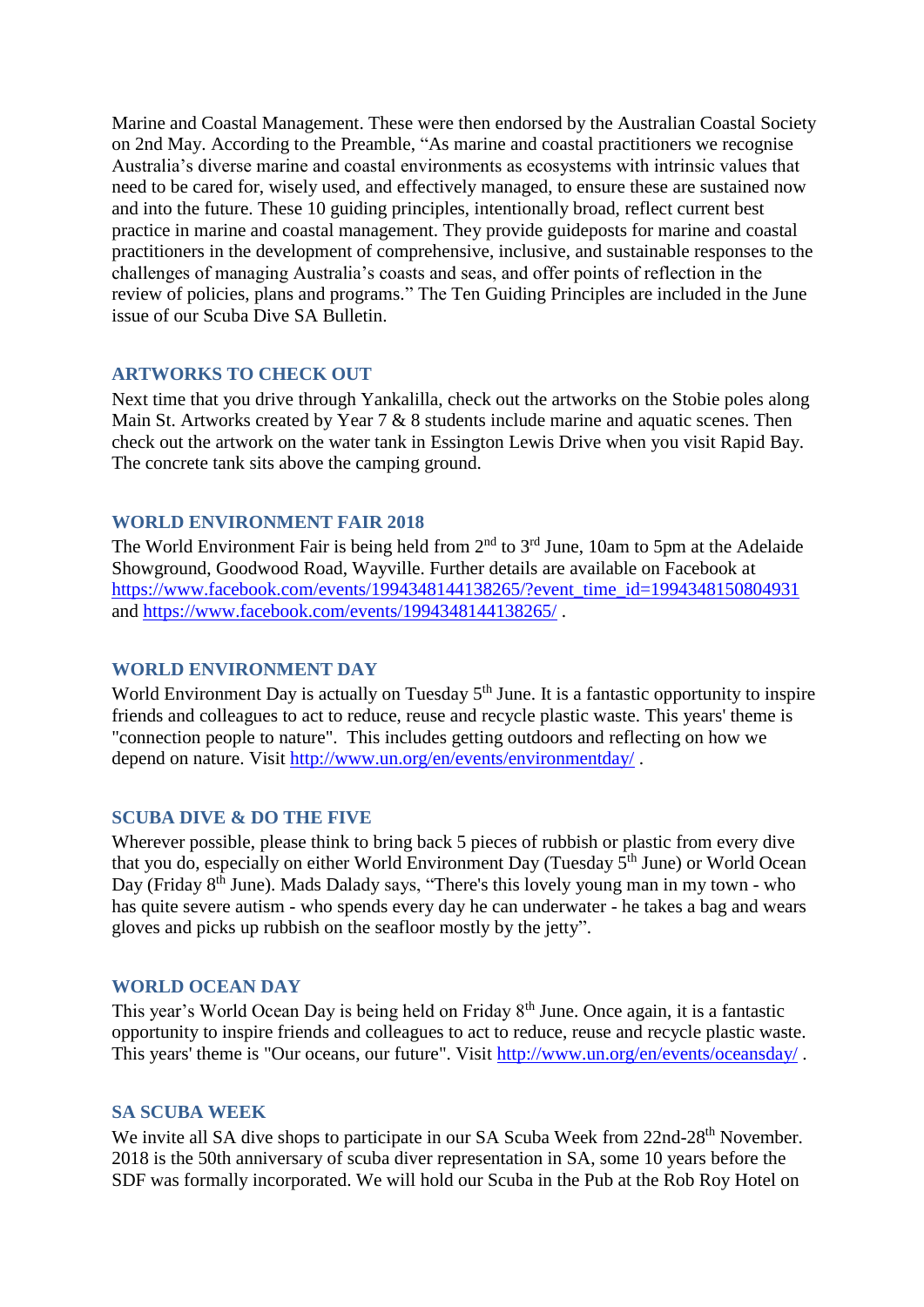Friday 23rd November and we will have equipment & vintage dive gear on display. We've got the Coffee Plungers regular Thursday dive to start it off. The Scubar on the 23rd, is to be attended by the Tourism & Recreation Minister. We hope to have Reef Watch on board with a state-wide fish survey over the week and have a RecLink dive to celebrate diving changing people's lives for the better.

### **EX-HMAS** *TOBRUK*

The ex-HMAS *Tobruk* is being scuttled as a dive wreck in Queensland's Great Sandy Marine Park. According to the web page found at [https://www.npsr.qld.gov.au/parks/great-sandy](https://www.npsr.qld.gov.au/parks/great-sandy-marine/)[marine/](https://www.npsr.qld.gov.au/parks/great-sandy-marine/) , "The Great Sandy Marine Park extends from Baffle Creek in the north to Double Island Point in the south. It includes Hervey Bay, Great Sandy Strait, Tin Can Bay Inlet and the waters off the east coast of Fraser Island, seaward to three nautical miles." Tobruk will be scuttled 25nm north of Hervey Bay & Fraser Island, 22nm east of Bundaberg. Four dive operators have been announced to conduct tours of the *Tobruk*. They are Lady Musgrave Experience, Bundaberg Aqua Scuba, Dive Hervey Bay and Hervey Bay Dive Centre. Private and club divers will also be able to book two-hour time slots for the site.

### **AUSTRALIAN JETTIES POSTAGE STAMPS**

Australia Post released four postage stamps featuring Australian jetties in February 2017. The four jetties are: Busselton, Western Australia; Tumby Bay, South Australia; Shelley Beach near Portsea, Victoria; and Kincumber, New South Wales. According to the web page found at<https://australiapostcollectables.com.au/stamp-issues/australian-jetties> , "Many of the countless jetties and piers that punctuate Australia's coastline and waterways were originally built to moor vessels transporting goods and passengers. While some have since fallen into disuse, others are still popular for recreational fishing, diving, snorkelling and other tourist activities. The four featured jetties from around the country, all wooden, include those at Busselton, Western Australia; Tumby Bay, South Australia; Shelley Beach near Portsea, Victoria; and Kincumber, New South Wales. Further details are included in our June Bulletin.

## **AUSSIE DIVERS PHUKET OFFER TO OUR FACEBOOK GROUP MEMBERS**

Darren Gaspari at Aussie Divers Phuket is offering our Facebook group members discounts for diving in Phuket. He is offering 10% discount on all PADI Courses, 15% off liveaboards and scuba diving day trips and 20% discount on our luxury day trip speedboat. "We love to see some of the group over here. Happy to take good care of them when they are here," he says. To take advantage of this generous offer, email [info@aussiediversphuket.com](mailto:info@aussiediversphuket.com) and tell them that you heard about special discounts being offered to Scuba Dive SA Facebook group members. Visit either<https://www.aussiediversphuket.com/> or <https://www.facebook.com/AussieDiversPhuket/> for more details.

### **SCUBA DIVE SA BULLETIN**

Attached along with this SDF News Sheet is a copy of the latest issue of our bulletin. We have now retitled it the "Scuba Dive SA Bulletin". It is an electronic bulletin separate to our normal monthly SDF News Sheet. This issue includes the following items: - Australian Jetties Postage Stamps

"A Fourth New Record For Sydney Harbour!

"Connecting Australians To The World (From The '80s To The 'Tera Era')

Ten Guiding Principles For Marine And Coastal Management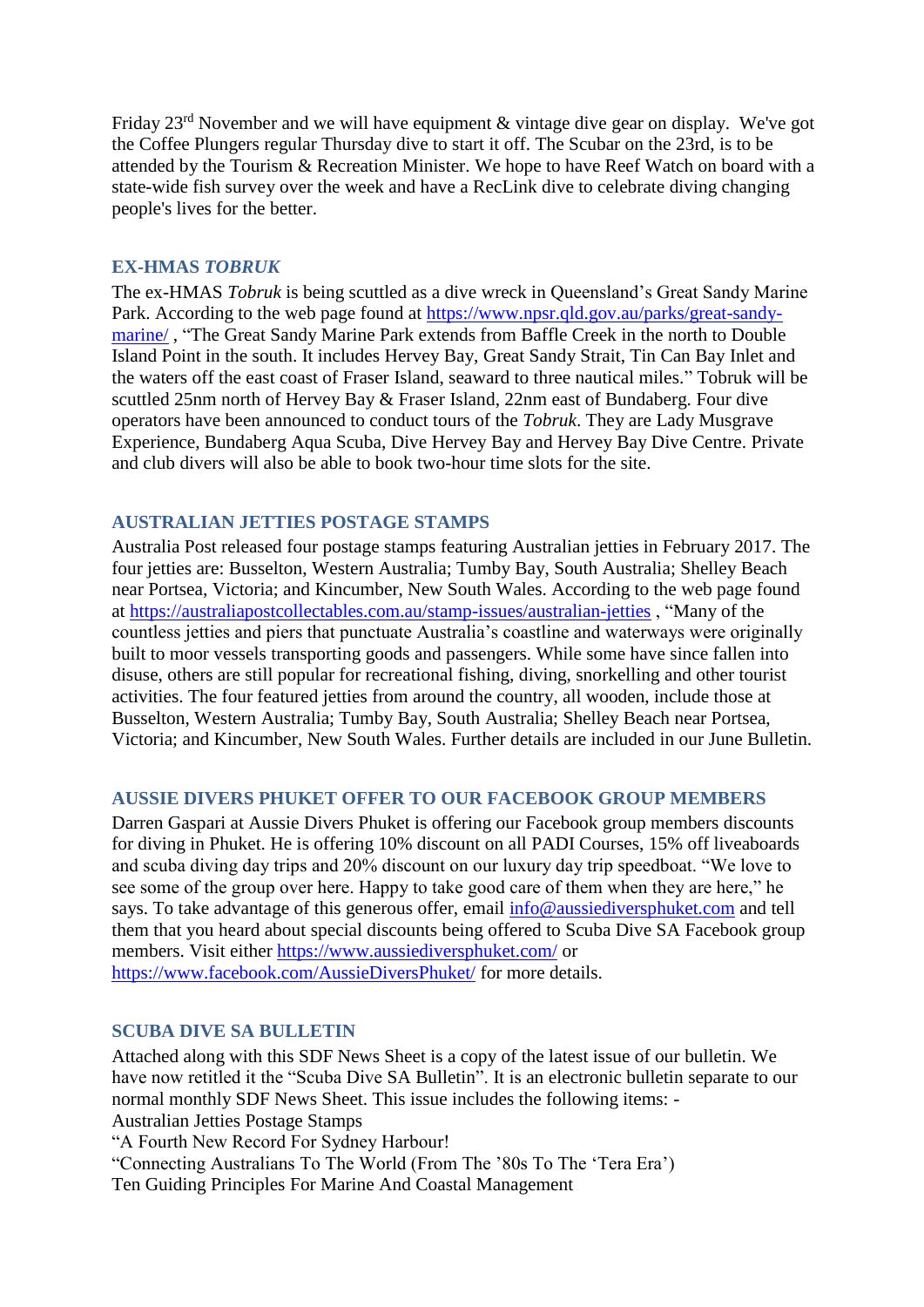Future issues of our "Scuba Dive SA Bulletin" will include lengthy articles about matters of interest to recreational divers. We welcome contributions from our readers.

### **FORTHCOMING EVENTS:**

### **PARKS & LEISURE AUSTRALIA + RECREATION SA CONFERENCE**

The 2018 SA Recreation, Parks and Leisure Conference is being held on Thursday 7th June 2018 at the SA Aquatic & Leisure Centre, 443 Morphett Road, Oaklands Park. The primary focus of the Conference will be on the relationship between communities and facilities, including the opportunities for creating places and facilities that surpass the needs of communities, as well as initiatives for achieving active and connected communities. The Conference will be valuable to managers, planners and service providers in the recreation, leisure and parks industry. The key note speakers will be highly relevant to the industry and the session topics will 'tease out' the issues and opportunities for the industry. Targeted speaker sessions will provide practical information and advice that will assist delegates to better plan for facilities, spaces and communities. There will be opportunities for delegate and speaker interactions and some fun along the way. The Key Note Speakers are:

Gary Johnson: See Clearly Now & Pool Supervision. A presentation dedicated to the safer operation of public swimming facilities and the personal experiences which became the catalyst for Pool Super Vision.

Fraser Keegan: Fraser Keegan Right Bite Program, Early Years and Child Development, Department for Education and Child Development. A presentation about a holistic approach to recreation and sport innovation.

The Conference will include three Themes: Shaping Spaces for People: The principles and opportunities for creating unique, vibrant and activated places and facilities through design and innovation.

Distinctive & Functional Facilities: The opportunities for achieving distinctive and functional facilities that enable communities to be active and connected.

Active Communities & Social Inclusion: The opportunities for supporting active, included and connected communities through unique programs, initiatives and spaces. For the conference program and to book your ticket, visit

<https://www.eiseverywhere.com/ehome/320630> .

### **5TH INTERNATIONAL MARINE CONSERVATION CONGRESS**

The 5th International Marine Conservation Congress is being held in Kuching, Sarawak, Malaysia from 24-29th June. Organized by the Society for Conservation Biology's Marine Section (SCB Marine Section), IMCC5 is the global gathering spot for presenting and discussing new research and developments in marine conservation science and practice.

### **MARINE MAMMAL SYMPOSIUM IN ADELAIDE**

The Marine Mammal Symposium is being held in Adelaide in July this year, in conjunction with the AMSA 2018 conference. It is being held from 1st-5th July 2018 at the Adelaide Convention Centre. The Symposium theme is "From Sea to Coast - Marine Mammals in a Connected World". It "recognises that marine mammals are covering large areas of the marine environment and connect various habitats throughout their lives. Their migratory behaviour often poses great challenges to study these animals and albeit their often-iconic character,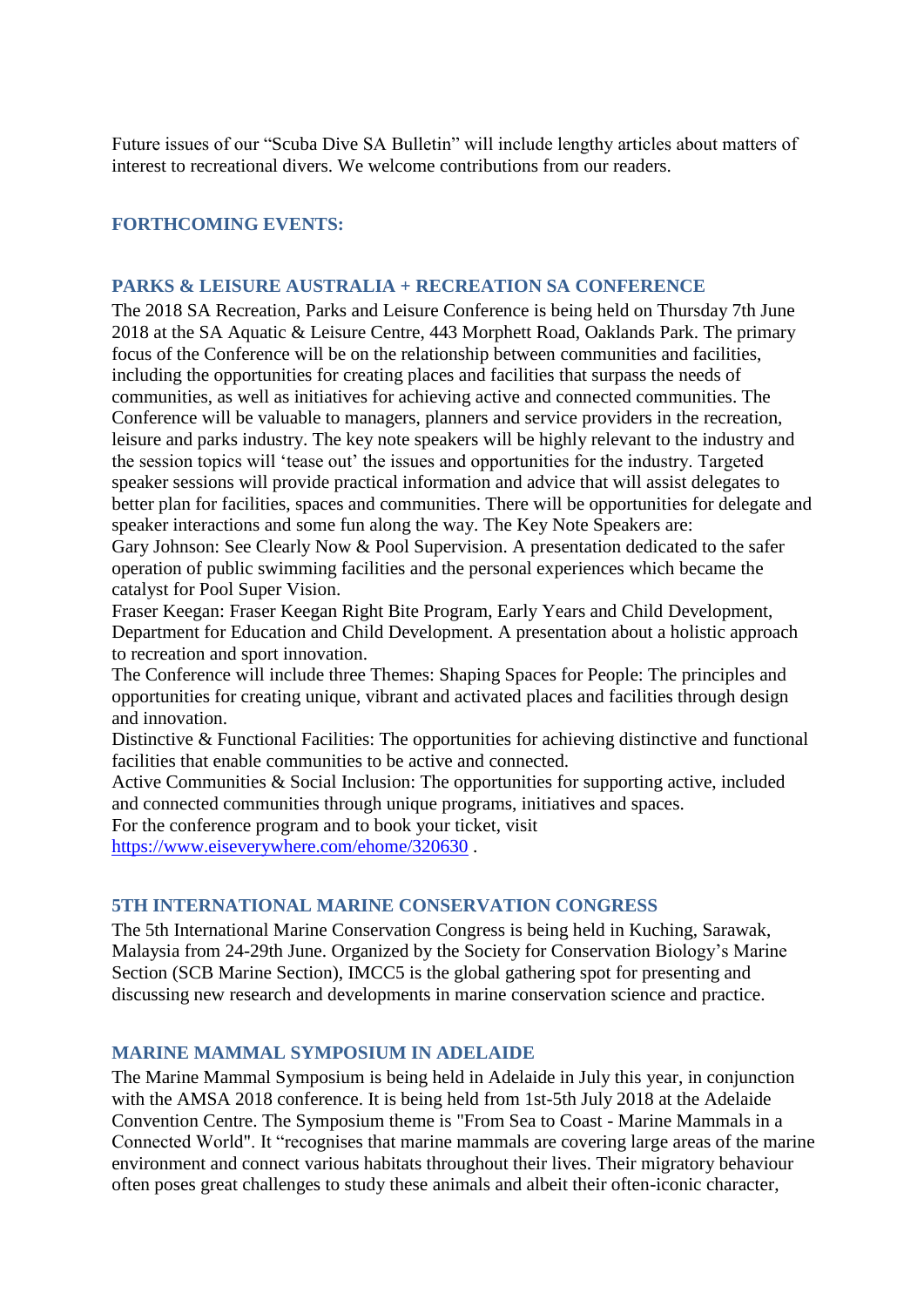knowledge about their whereabouts is still limited. They are exposed to a range of challenges including impacts from anthropogenic activities such as shipping, fishing, exploration, pollution and climate change but have also found ways of adapting to impacts. New techniques are being used to shed light on the migration, adaptation and behaviour of marine mammals such as seals, sea lions, orcas, southern right and humpback whales in Australian waters setting worldwide standards. Visit [www.amsa18.amsa.asn.au/](http://www.amsa18.amsa.asn.au/) for more details.

#### **AMSA 2018 CONFERENCE**

AMSA 2018 will bring together practitioners involved in marine science ranging from marine biology, conservation to geology and management of marine environments. It is being held from 1st-5th July 2018 at the Adelaide Convention Centre. The conference is relevant to government and non-government scientists, policy makers, environmental scientists, environmental consultants, marine scientists, and students and technicians with an interest in marine science, marine conservation and management. Visit [www.amsa18.amsa.asn.au/](http://www.amsa18.amsa.asn.au/) for more details. The draft program of the AMSA conference and our symposium. It is going to be the best marine science program so far with outstanding talks on all kind of marine topics AMSA conference Australian Marine Sciences Association [http://amsa18.amsa.asn.au/wp](http://amsa18.amsa.asn.au/wp-content/uploads/2018/03/Program-Web.pdf)[content/uploads/2018/03/Program-Web.pdf](http://amsa18.amsa.asn.au/wp-content/uploads/2018/03/Program-Web.pdf) .

#### **PADI WOMEN'S DIVE DAY 2018**

This year's PADI Women's Dive Day is being held on Saturday 21<sup>st</sup> July.

#### **AIDE 2018**

The Australia International Dive Expo is being held at the International Convention Centre in Sydney 2nd to 6<sup>th</sup> August 2018 (in collaboration with the Sydney International Boat Show). Details can be found on page 57 of the June issue of Dive Log. Visit [www.australiadiveexpo.com](http://www.australiadiveexpo.com/) for more details.

### **NATIONAL SCIENCE WEEK 2018**

This year's National Science Week is being held from 11 – 19th August 2018. Visit [www.scienceweek.net.au](http://www.scienceweek.net.au/) for more details.

#### **AIMA/ASHA 2018 CONFERENCE**

The AIMA/ASHA 2018 Conference is being held 27-28th September. The joint conference will be held at the UNE Parramatta Campus, located at 211 and 232 Church Street Parramatta, NSW. Visit<http://www.aima-underwater.org.au/> for more details.

### **4TH INTERNATIONAL SYMPOSIUM ON ANCHIALINE ECOSYSTEMS**

The 4th International Symposium on Anchialine Ecosystems is being held Lanzarote,  $1<sup>st</sup>$  to  $7<sup>th</sup>$ October 2018. (An anchialine pool is an enclosed water body or pond with an underground connection to the ocean. Lanzarote is a Spanish island in the Canary Islands.) According to the web page found at<https://oceanservice.noaa.gov/facts/anchialine.html> , "Anchialine pools form some of the longest submerged caves structures on Earth. ….. These typically small pools, which form in limestone or volcanic rock, are located throughout the world but are most common in the Hawaiian Islands and on Mexico's Yucatán Peninsula. Anchialine pools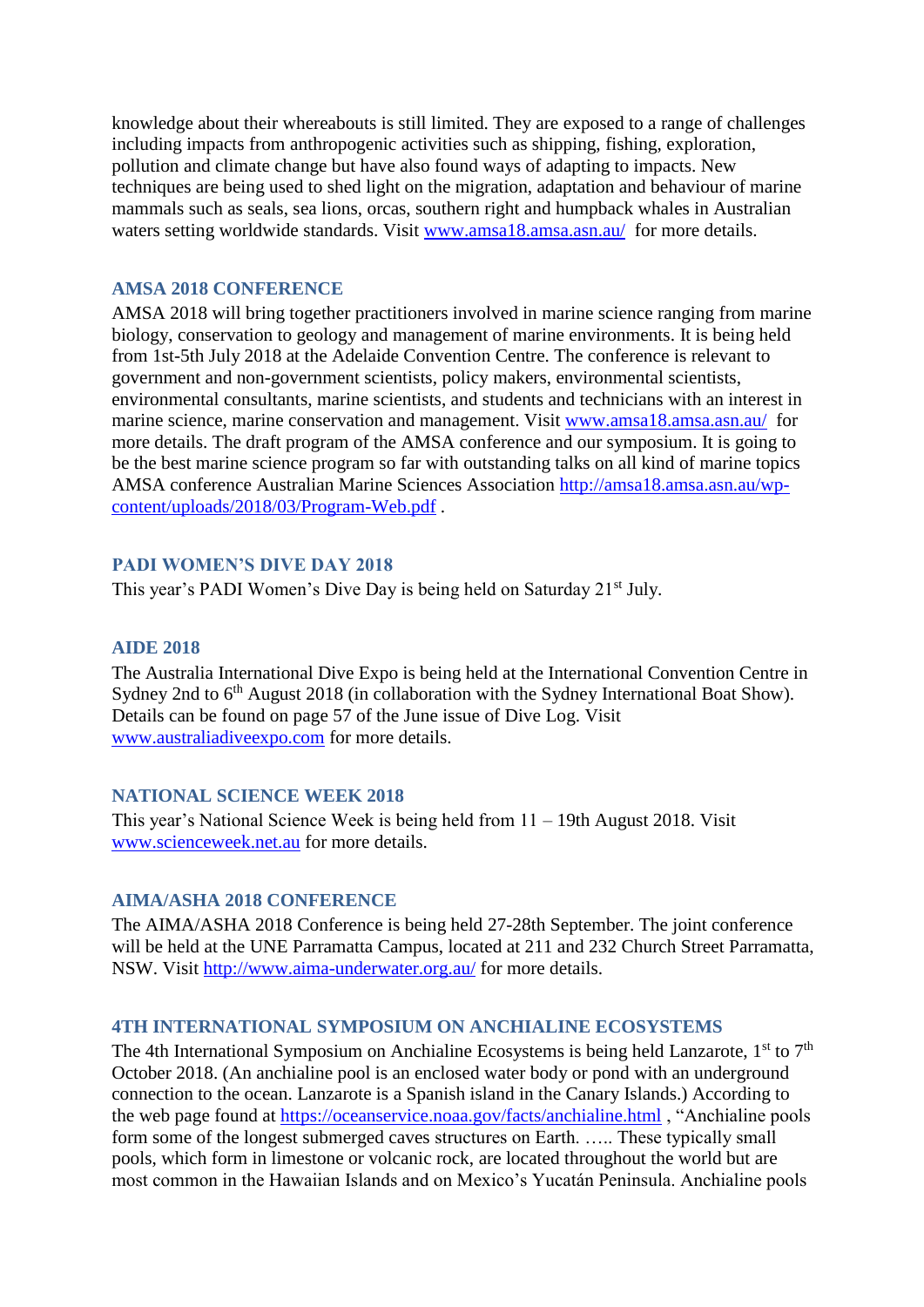have their own unique ecosystems populated by tiny and often rare species of crustaceans, fish, and eels." The Symposium "aims at gathering researchers from throughout the world who dedicate their research on all aspects "anchialine". The sessions of the symposiums cover various fields of Biology, Systematics and Evolution, Biogeography, Geomicrobiology, Ecology, Geology, Hydrology, Paleontology, and Archeology." Visit<http://www.4isae.es/>for more information. WoRCS (@CaveSpecies), the World Register of marine Cave Species aims to create a comprehensive taxonomic and ecological database of species from marine caves and anchialine systems. Visit<https://t.co/7WO9l8DmZx> for more details.

### **PORT ADELAIDE WOODEN AND HERITAGE BOAT FESTIVAL**

The inaugural Port Adelaide Wooden and Heritage Boat Festival will be held in Port Adelaide from 13-14<sup>th</sup> October 2018.

## **JAMES CAMERON – CHALLENGING THE DEEP**

James Cameron – Challenging the Deep is an exhibition of film-maker James Cameron's achievements in deep ocean science, technology and exploration. It includes his record breaking 11,000m (36,000 ft) dive to the Mariana Trench in the submersible vessel *Deepsea Challenger* in 2012. The exhibition is currently being held at the Australian National Maritime Museum in Sydney and it runs until 30th Jan 2019. Visit <http://www.anmm.gov.au/whats-on/exhibitions/coming/james-cameron> for more details.

# **MEDITERRANEAN SYMPOSIA ON MARINE KEY HABITATS AND NON-INDIGENOUS SPECIES**

The Mediterranean Symposia on marine key habitats and non-indigenous species will be held in Antalya, Turkey from 14 to 18th January 2019. It will bring specialists from across the Mediterranean region together to discuss the state of knowledge available on species, key formations in the Mediterranean and non-indigenous species and to present the latest developments in their conservation, the results of research and their impacts on marine and coastal biodiversity.

### **OZTek2019**

OZTek2019 will be held at the International Convention Centre Sydney, Darling Harbour on March 16/17, 2019. Visit [www.oztek.com.au](http://www.oztek.com.au/) for more details. Some details can be found on page 59 of the June issue of Dive Log.

### **2019 FESTIVAL FLEURIEU**

Next year's Festival Fleurieu is being held from Saturday 13<sup>th</sup> April to Monday 22<sup>nd</sup> April (just 10 days) which includes the Easter holiday long weekend.

## **14TH AUSTRALIAN NATIONAL SHELL SHOW**

The next Australian National Shell Show is being held in SA next April. It will be held at the Goodwood Community Centre in Rosa St, Goodwood from 13-14th April 2019. Check out [https://www.facebook.com/Malacological-Society-of-South-Australia-Inc-](https://www.facebook.com/Malacological-Society-of-South-Australia-Inc-502260489866315/)[502260489866315/.](https://www.facebook.com/Malacological-Society-of-South-Australia-Inc-502260489866315/)